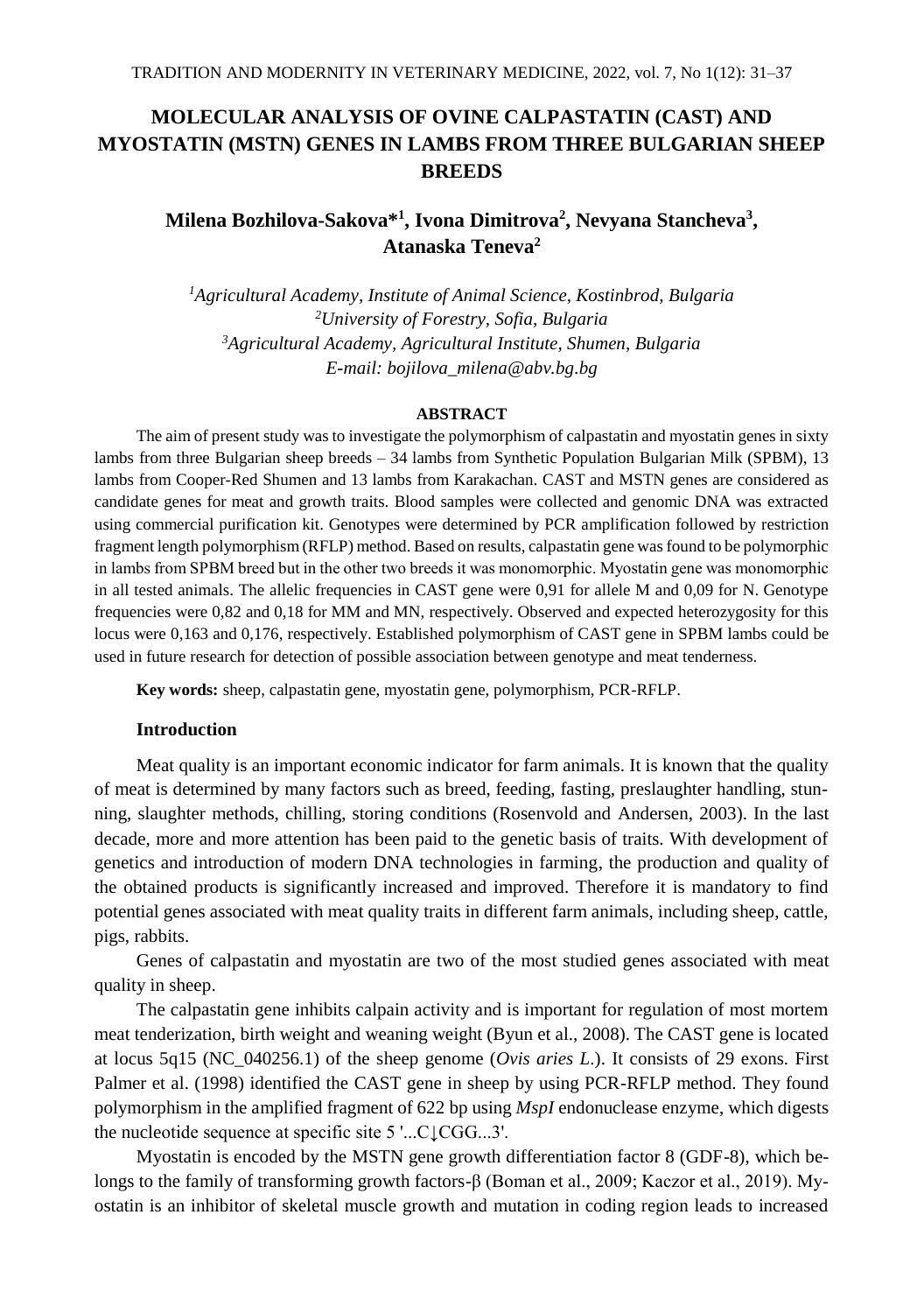muscling. The myostatin gene was first discovered in mice in 1997, as a negative regulator of skeletal muscle growth and development (McPherron et al., 1997). In sheep the MSTN gene is located at the end of the long arm of chromosome 2 of the sheep genome, at locus 2q32.2 (Miar et al., 2014). First Soufy et al., (2009) announced for the presence of three genotypes in exon 3 of MSTN gene in sheep.

The aim of present study was to identify genotype variants of calpastatin and myostatin genes in 60 lambs of three Bulgarian sheep breeds – Synthetic population Bulgarian milk, Cooper-Red Shumen and Karakachan, using PCR-RFLP method.

#### **Materials and methods**

## *Animals and DNA extraction*

The experiment was carried out on 60 lambs from Synthetic Population Bulgarian Milk (SPBM), Cooper-Red Shumen (CRS) and Karakachan (KK) flocks of Agriculture Institute – Shumen (34 lambs of SPBM, 13 lambs of CRS and KK sheep breeds). The samples were collected from *v. jugularis* into vacuum tubes (3 ml) (Biosigma, Italy), containing anticoagulant EDTA.

Genomic DNA was extracted from the whole blood with Illustra Blood GenomicPrep DNA Purification Kit (GE Healthcare, UK) according to the manufacturer's instructions. The quality of the obtained about  $10 - 50$  ng DNA was determined using gel monitoring and spectrophotometry and samples were stored at -20ºC until the analysis was performed.

#### *PCR amplifications*

PCR amplifications were carried out in total volumes of 10 μl, containing 40 ng DNA template, 20 pM of each primer and  $2 \times (1.5 \text{ mM } MgCl<sub>2</sub>)$  Red Taq DNA Polymerase Master mix (VWR, Int., Belgium). Two pairs of primers were used for amplifying each of the genes. For CAST locus was used primer set suggested by Palmer et al. (1998) and for MSTN locus by Dehnavi et al. (2012). The primer sequences are presented in Table 1.

| Locus       | Region                       | <b>Primer sequence</b>                                                                   | <b>Length of PCR</b><br>product |  |  |
|-------------|------------------------------|------------------------------------------------------------------------------------------|---------------------------------|--|--|
| <b>CAST</b> | Exon $1C/1D$<br>and intron 1 | F: 5'- TGG GGC CCA ATG ACG CCA TCG ATG -3'<br>R: 5'- GGT GGA GCA GCA CTT CTG ATC ACC -3' | $622$ bp                        |  |  |
| <b>MSTN</b> | Exon 3                       | F: 5'- CCG GAG AGA CTT TGG GCT TGA -3'<br>R: 5'- TCA TGA GCA CCC ACA GCG GTC -3'         | 337 bp                          |  |  |

| Table 1: Investigated coli, region, primer sequencies and length of PCR fragments. |  |  |
|------------------------------------------------------------------------------------|--|--|
|                                                                                    |  |  |

All PCR reactions were accomplished by QB-96 thermocycler (Quanta Biotech) under the following conditions presented in Table 2.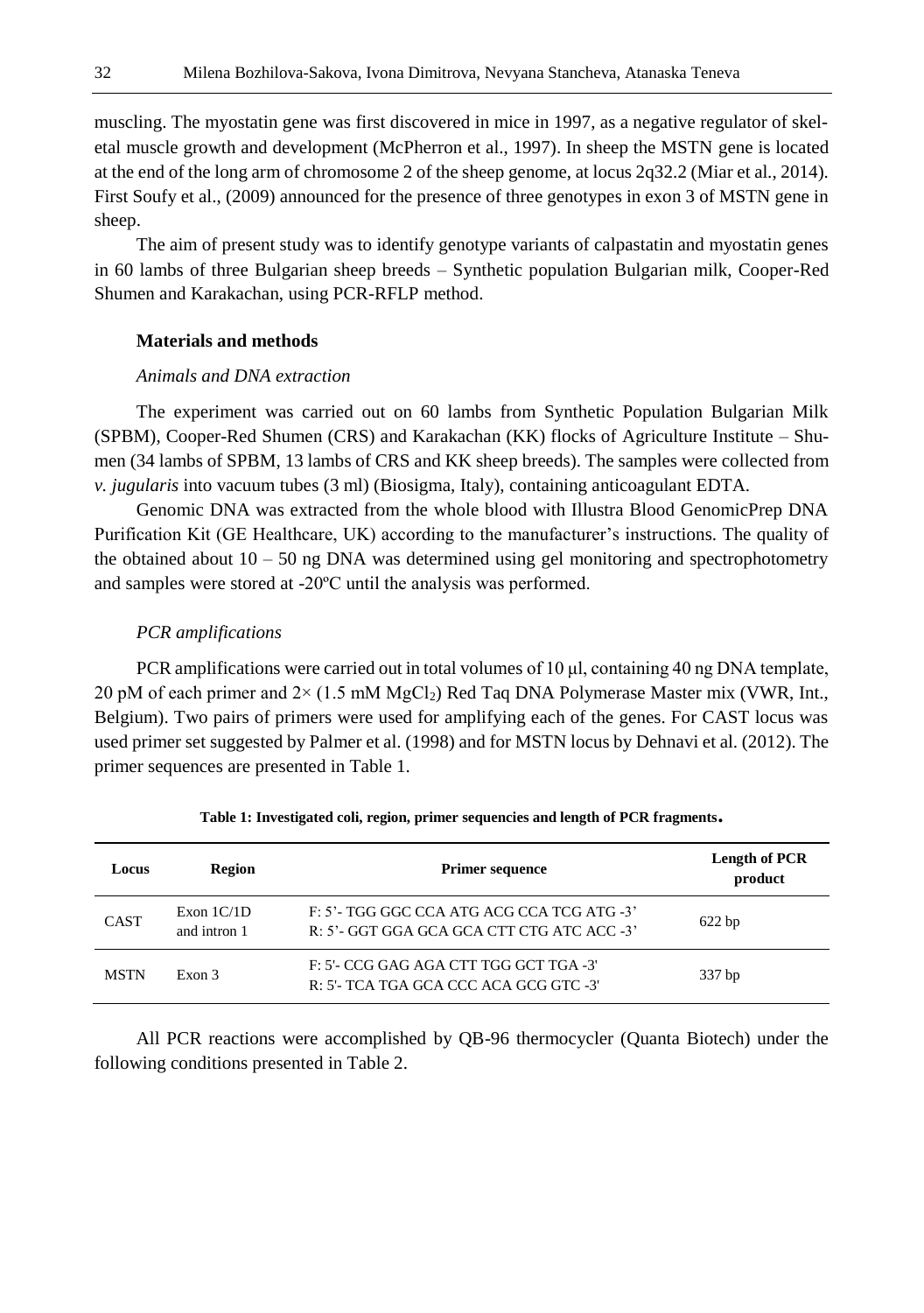| Locus       | Primary dena-<br>turation | Cycle | <b>Denaturation</b>   | Annealing             | <b>Elongation</b>    | <b>Final elongation</b> |  |
|-------------|---------------------------|-------|-----------------------|-----------------------|----------------------|-------------------------|--|
| <b>CAST</b> | $95^{\circ}$ C/5 min      | 30    | $95^{\circ}$ C/30 sec | $62^{\circ}$ C/45 sec | $72^{\circ}$ C/1 min | $72^{\circ}$ C/10 min   |  |
| <b>MSTN</b> | $95^{\circ}$ C/5 min      |       | $95^{\circ}$ C/30 sec | $58^{\circ}$ C/45 sec | $72^{\circ}$ C/1 min | $72^{\circ}$ C/10 min   |  |

**Table 2: PCR condition for amplification of the investigated regions of the CAST and MSTN genes**

#### *Restriction Fragment Length Polymorphism (RFLP) analysis*

The genotypes of the analyzed individuals for the both genes were established using RFLP analysis. The digestion reactions were carried out in 10 μl final volume, containing 6 μl PCR product and 10 U/μl *MspI* restriction enzyme (Bioneer) for CAST gene and 10 U/μl *HaeIII* enzyme (Bioneer) for MSTN gene. PCR products were incubated at 37ºC for 15 h in thermoblock. The fragment sizes were separated and determined using GeneRuler™ Ladder, 50 bp (Fermentas) supplied with 1 ml 6xDNA Loading dye on 2,5% agarose gel and then visualized under UV light by documentation system (Canon UVDI, Major Science).

#### *Statistical analysis*

For statistical analysis was performed by means of allele and genotype frequencies, observed and expected heterozygosity,  $X^2$  test and Hardy-Weinberg equilibrium.

## **Results and Discussion**

After PCR amplification a 337 bp fragment for exon 3 of MSTN locus was obtained. *HaeIII* restriction enzyme was used to digest the PCR products. The enzyme cuts the *m* allele, but not M allele. Digestion of the m allele produced three fragments of 83, 123, and 131 bp (Figure 2). In this investigation all samples showed the *mm* genotype. As a result, all of them were monomorphic (Table 3, Figure 1).

**Table 3: Number of alleles per locus (observed n<sup>а</sup> and effective ne), allele and genotype frequencies, average heterozygosity (observed Ho, expected He), chi-square for HWE and coefficient of inbreeding for MSTN gene.**

| <b>Breeds</b> | Allele number |       | <b>Allele</b><br>frequency |      |      | <b>Genotype frequency</b> |           |         | <b>Heterozygosity</b> |  |
|---------------|---------------|-------|----------------------------|------|------|---------------------------|-----------|---------|-----------------------|--|
|               | $n_a$         | $n_e$ | m                          | M    | mm   | mM                        | <b>MM</b> | $H_{o}$ | $H_e$                 |  |
| <b>SPBM</b>   | 1.00          | 1.00  | 1,00                       | 0.00 | 1,00 | 0.00                      | 0.00      | 0.00    | 0.00                  |  |
| <b>CRS</b>    | 1.00          | 1.00  | 1.00                       | 0.00 | 1,00 | 0.00                      | 0.00      | 0.00    | 0.00                  |  |
| KK            | 1,00          | 1,00  | 1,00                       | 0.00 | 1,00 | 0.00                      | 0,00      | 0.00    | 0.00                  |  |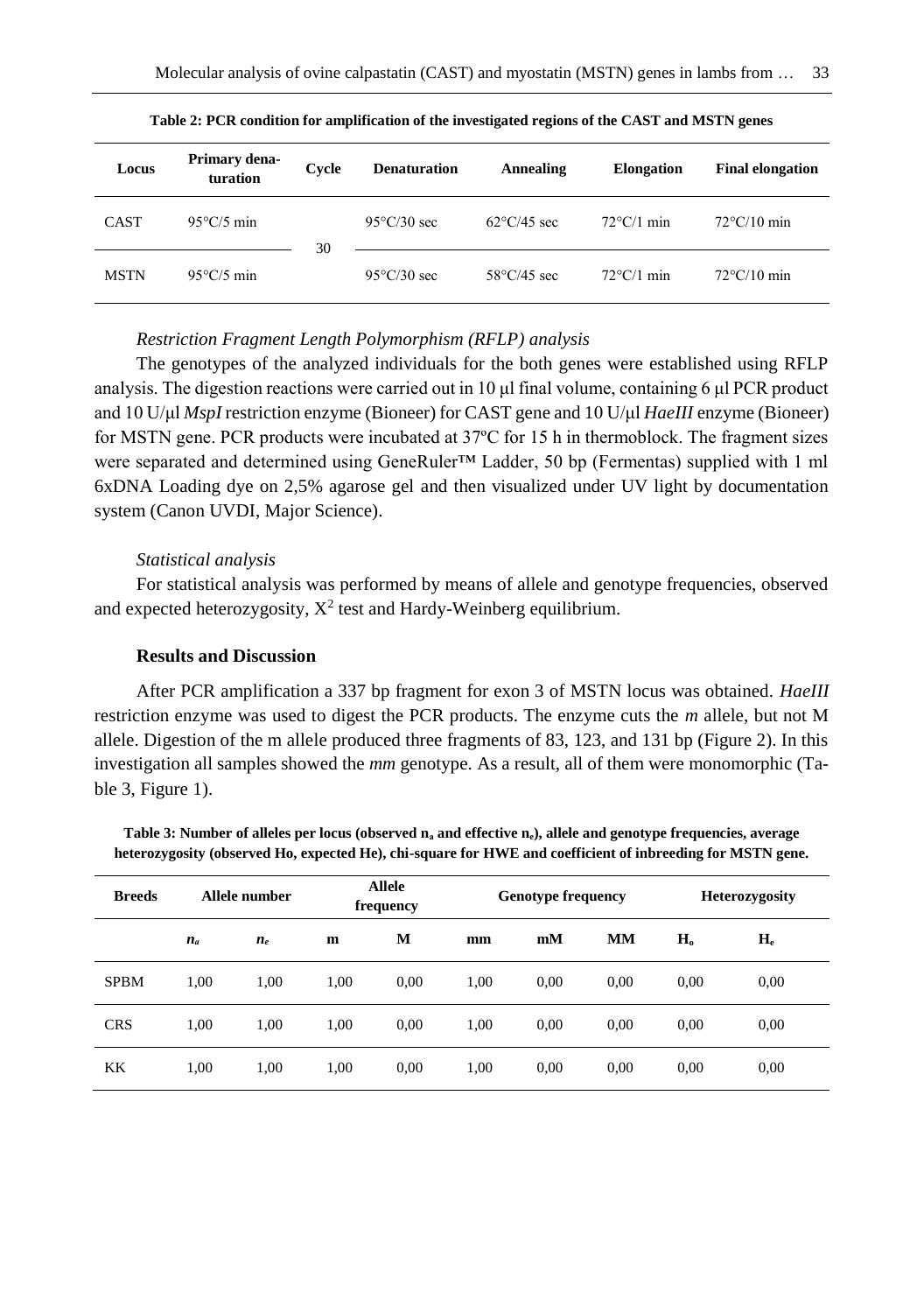

**Figure 1: Restriction analysis of amplified products of MSTN gene with** *HaeIII* **restriction enzyme on 2.5% agarose gel by electrophoresis.**

Results in this paper are in agreement with results reported in previous studies in three Bulgarian sheep breeds. Twenty-five adult animals (22 ewes and 3 rams) of Karakachan sheep breed, 32 rams of Northeast Bulgarian Merino and 121 sheep of Synthetic Population Bulgarian Milk were tested and all animals were carriers of the wild homozygous genotype – genotype mm (Georgieva et al., 2015; Dimitrova et al., 2016; Bozhilova-Sakova et al., 2016). Khederzadeh et al. (2016) presented the same results in 100 Zandi fat-tailed sheep in Iran. Azari et al. (2012) announced that exon 3 of MSTN gene was also monomorphic in 110 native Dalagh sheep. Elkorshi et al. (2013) studied the MSTN gene in 140 animals belonging to four Egyptian and two Saudi sheep breeds. All samples were analyzed by PCR-RFLP and only allele *m* and genotype *mm* were found.

Opposite to the results reported in this study Jamshidi et al. (2014) randomly collected 95 samples of Mehraban's sheep and announced for presence of the two alleles of MSTN gene with frequencies 0.97 and 0.03 for *m* and *M*, respectively. In Iran in Sanjabi sheep the researchers found genetic diversity in exon 3 of MSTN (Soufy et al., 2012). They also detected two alleles *m* and *M* with frequencies 0.97 and 0.03, respectively and all three possible genotypes – *mm*, *Mm* and *MM* with frequencies 0.97, 0.01 and 0.02, respectively. In the contrast in 105 Teleorman Black Head lambs in Romania in exon 3 of MSTN were identified genotypes *Mm* and *mm* with frequencies 0.83 and 0.17, respectively (Lazar et al., 2016). In this case the frequency of M allele was 0.42 and allele m was with frequency 0.58.

After PCR analysis of exon 1C/1D and intron 1 in CAST gene it was obtained a fragment of expected length of 622 bp. The MspI restriction enzyme digested the PCR products and two alleles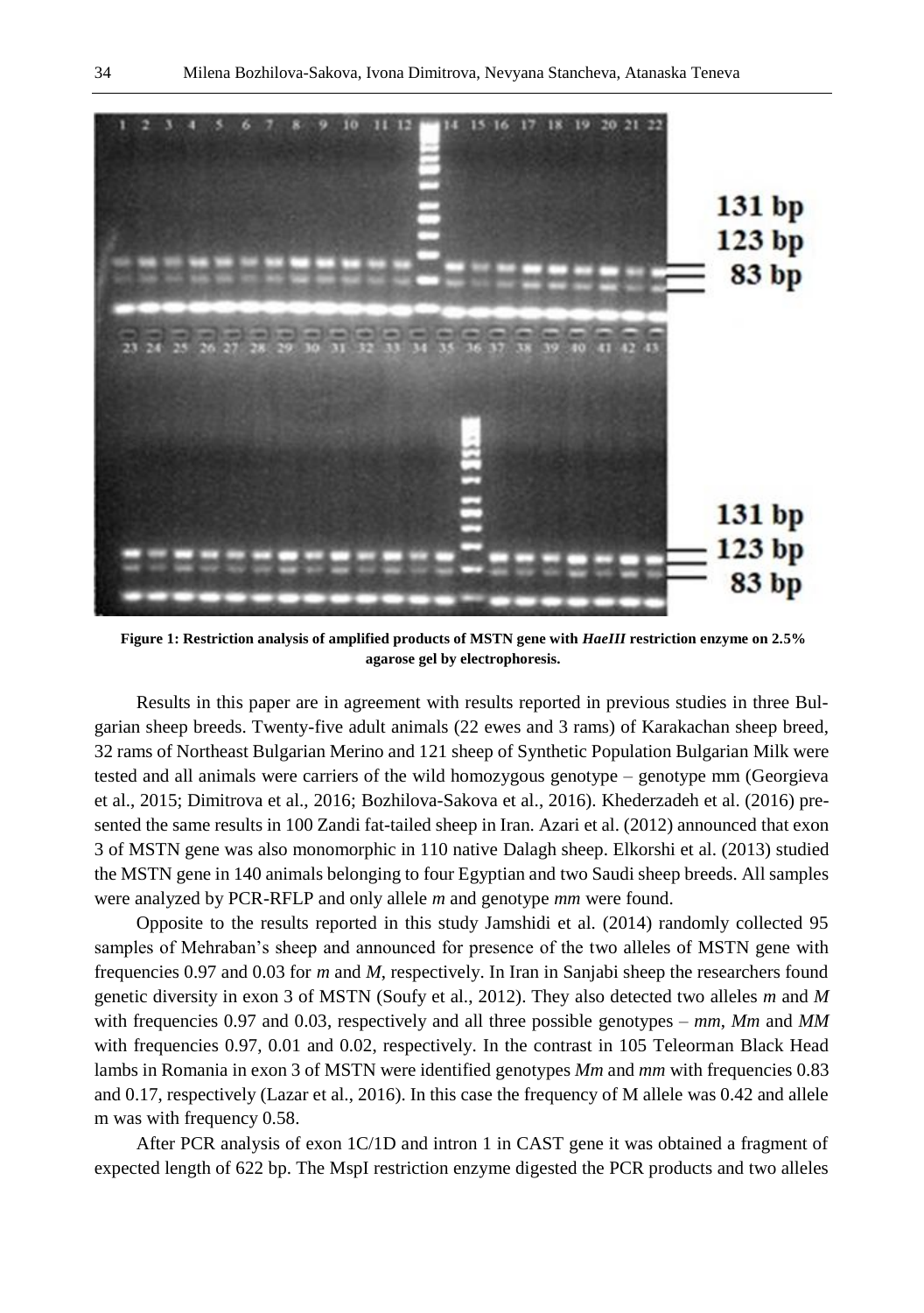were detected. The enzyme cut the wild allele M, but does not cut the mutant allele N. Digestion of the allele M produced fragments of 336 and 286 bp.

In present study genetic polymorphism was found only in 34 lambs of Synthetic population Bulgarian sheep breed. The allele frequencies were 0.91 and 0.09 for M and N, respectively. The genotype frequencies were 0.82 and 0.18 for MM and MN. Genotype NN was not found. According to CAST gene the examined sheep population indicated non-significant deviation from HWE (P<0.05). Observed heterozygosity was 0.163 in the herd and expected heterozygosity was 0,176. *Fis* was 0,074 (Table 4, Figure 2).

**Table 4: Number of alleles per locus (observed n<sup>а</sup> and effective ne), allele and genotype frequencies, average heterozygosity (observed Ho, expected He), chi-square for HWE and coefficient of inbreeding for CAST gene.**

| <b>Breed</b> | Allele number |       | Allele fre-<br><b>Genotype frequency</b><br>quency |      |           | <b>Heterozygosity</b> |      | $\chi^2$ | $F_{is}$ |                      |       |
|--------------|---------------|-------|----------------------------------------------------|------|-----------|-----------------------|------|----------|----------|----------------------|-------|
|              | $n_a$         | $n_e$ | М                                                  | N    | <b>MM</b> | <b>MN</b>             | NN   | $H_0$    | $H_e$    |                      |       |
| <b>SPBM</b>  | 1,00          | 1,16  | 0.91                                               | 0.09 | 0,82      | 0,18                  | 0.00 | 0,161    | 0,176    | 1,200 <sup>iii</sup> | 0,074 |
| <b>CRS</b>   | 1,00          | 1,00  | 1,00                                               | 0.00 | 1,00      | 0,00                  | 0,00 | 0,00     | 0,00     |                      |       |
| <b>KK</b>    | 1,00          | 1,00  | 1,00                                               | 0.00 | 1,00      | 0,00                  | 0,00 | 0,00     | 0,00     |                      |       |



**Figure 2: Restriction analysis of amplified products of CAST gene with MspI restriction enzyme on 2,5% agarose gel by electrophoresis in SPBM lambs.**

The absence of polymorphism in tested region of CAST gene in lambs from Cooper-Red Shumen and Karakachan sheep breeds was in agreement with previous studies in local Bulgarian sheep breeds. Georgieva et al., (2015) also studied CAST gene in Cooper-Red Shumen and Karakachan sheep breeds but did not find genetic polymorphism. Bozhilova-Sakova and Dimitrova (2016) tested different population of Karakakchan sheep breed but genetic diversity was not found. Hristova et al., (2015) reported similar results in Local Karnobat sheep breed where only homozygous wild genotype MM was detected.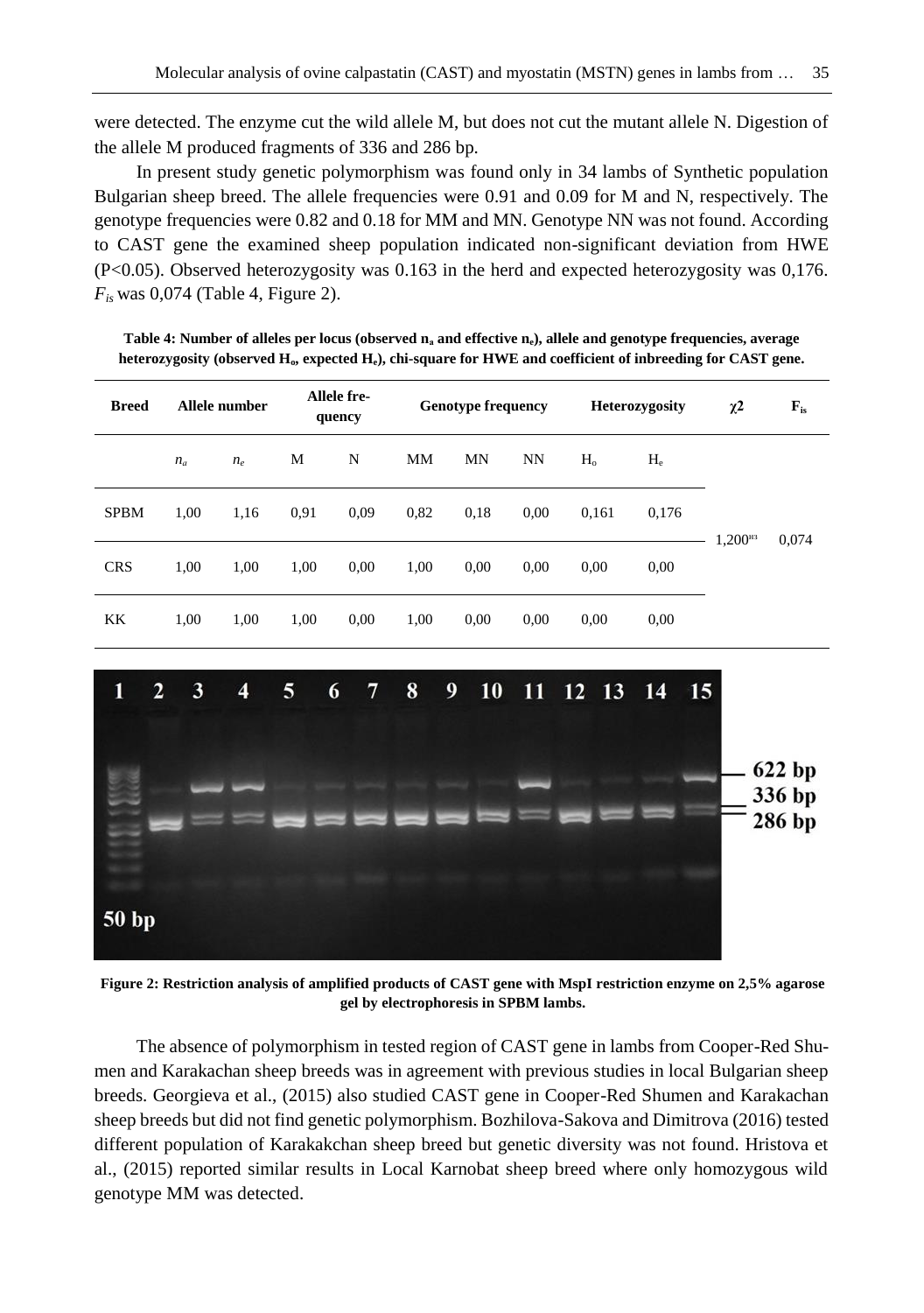In agreement with the result found in lambs from SPBM in this study, Hristova et al., (2015) also reported for the presence of two alleles and two genotypes in Stara Zagora sheep breed. Allele M and genotype MM were with frequencies 0,97 and 0,94, respectively. Similar results were obtained by Gorlov et al. (2016) for the Salsk breed 0.78 for the MM genotype and 0.22 for the MN genotype. A study of Northeast Bulgarian Merino breeds showed these two genotypes too, but with a higher frequency of genotype MN – 0.53 and lower in genotype MM – 0.47 (Bozhilova-Sakova et al., 2020). In the contrast with the results in this study Kulikova et al, (2018) studied steppe type and mountain type of Tuvan short fat-tailed sheep breed. Authors identified all three possible genotype MM, MN and NN with frequencies 80.39%, 17.65% and 1.96% in steppe type and 77.00%, 22.00% and 1.00% in the mountain type, respectively.

#### **Conclusion**

Results showed polymorphism in CAST locus but MSTN locus was monomorphic in investigated sheep from Synthetic Population Bulgarian Milk breed. Two different genotypes (MM and MN) were showed in CAST locus in Synthetic population Bulgarian milk. In the other two breeds both loci were found to be monomorphic.

#### **Acknowledgments**

This research was part of the project КП-06-Н 26-9/18.12.2018 (2018–2021) "Investigation of DNA markers associated with production in sheep breeds reared in Bulgaria" financed by NSF – the Ministry of Education and Science, Republic of Bulgaria.

## **References**

.

- 1. Ahani Azari, M.E. Dehnavi, S. Yousefl, and L. Shahmohamadi. (2012). *Polymorphism of calpastatin. calpain and myostatin genes in native Dalagh sheep in Iran*. Slovak J. Anim. Sci., 45(1),  $1-6.$
- 2. Boman, I.A., G. Klemetsdal, T. Blichfeldt, O. Nafstad, D.I. Våge. (2009). *A frameshift mutation in the coding region of the myostatin gene (MSTN) affects carcass conformation and fatness in Norwegian White Sheep (Ovis aries)*. Animal Genet., 40(4), 418–422.
- 3. Bozhilova\_Sakova, M., I., Dimitrova, A., Teneva and N., Petrov. (2016*). PCR-RFLP Analysis of MSTN Gene in Karakachan Sheep Breed*. Bulg. J. Agric. Sci. 22 (1): 115–117.
- 4. Bozhilova-Sakova M., I. Dimitrova, T. Tzonev, N. Petrov. (2020). *Genotype frequencies in calpastatin (CAST) and callipyge (CLPG) genes in Northeast Bulgarian Merino sheep breed using PCR-RFLP method*. Bulgarian Journal of Agricultural Science 26 (2): 475–479.
- 5. Bozhilova-Sakova M,, I. Dimitrova. (2016). *PCR-RFLP Analysis of CAST Gene in one Bulgarian Sheep Breed*. Athens: ATINER'S Conference Paper Series, No: AGR2015-1824.
- 6. Byun, S.O., H. Zhou, R.H.I. Forrest, C.M. Frampton, J.G.H. Hickford. (2008). *Association of the ovine calpastatin gene with birth weight and growth rate to weaning*. Anim Genet 39: 572–576.
- 7. Dehnavi, E., M.A. Azari, S. Hasani, M.R. Nassiry, M. Mohajeri, A.R.K. Ahmadi. (2012). *Genetic variability of calpastatin and calpain genes in Iranian Zel sheep using PCR-RFLP method*. Iranian journal of biotechnology, 10 (2), 136–139.
- 8. Dimitrova, I., M. Bozhilova-Sakova, N. Stancheva and T. Tzonev. (2016). *Molecular analysis of ovine myostatin gene (MSTN) in Northeast Bulgarian Merino Sheep Breed using PCR-RFLP Method*. Bulg. J. Agric. Sci., 22, 2016, 315–317